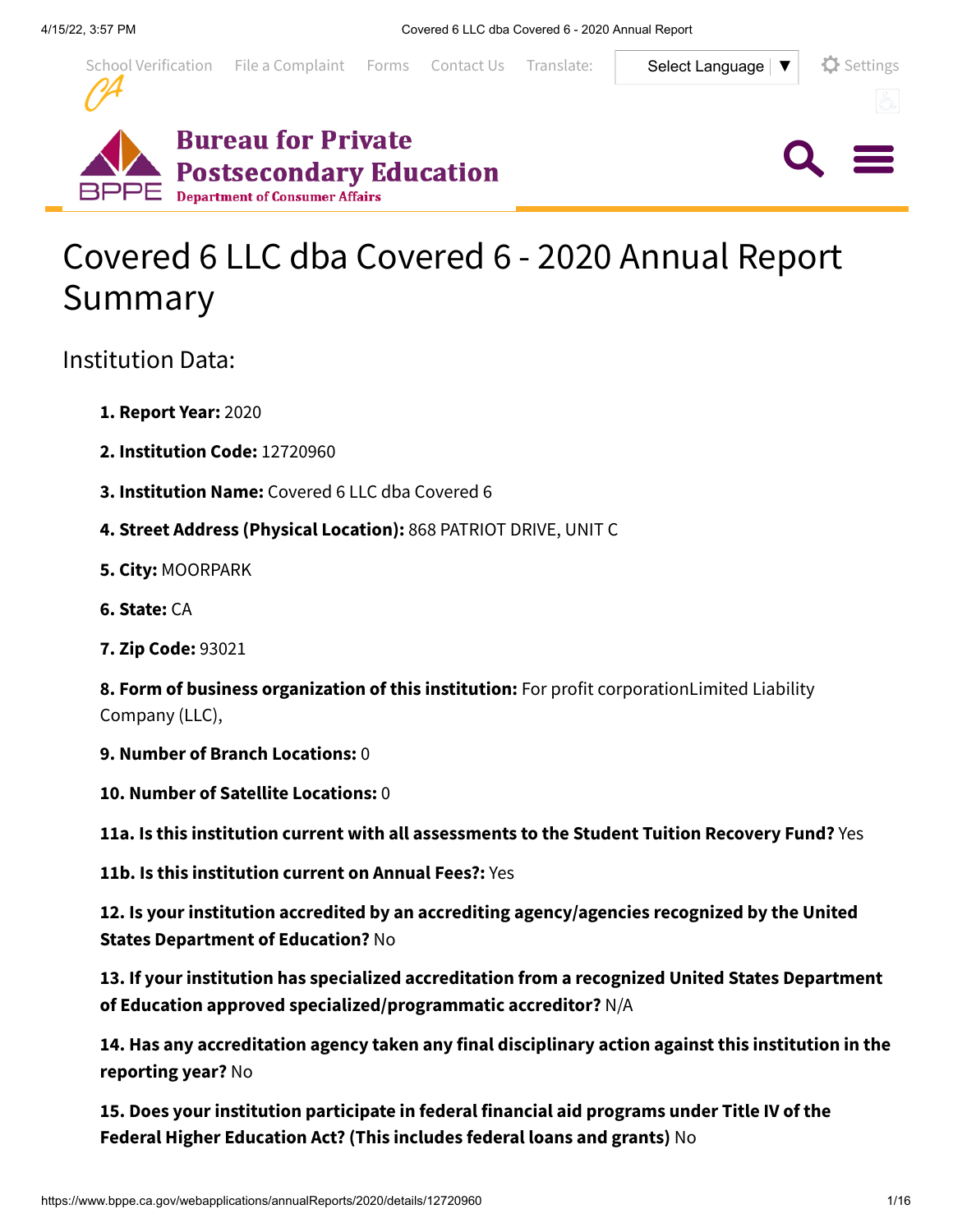**16. Does your institution participate in veterans' financial aid education programs?** No

**17. Does your institution participate in the Cal Grant program?** No

**18. Is your institution on California`s Eligible Training Provider List (ETPL)?** Yes

**19. Is your institution receiving funds from the Work Innovation and Opportunity Act (WIOA) Program?** No

**20. Does your Institution participate in, or offer, any other state or federal government financial aid programs? (i.e., vocational rehab…)** No

**21. Provide the percentage of institutional income during this Reporting Year that was derived from public funding:** 0

**22. Does your Institution participate in, or offer any non-government financial aid programs? (i.e., private grants/loans, institutional grants/loans):** No

**23. The percentage of institutional income in the reporting year that was derived from any nongovernment financial aid:** 0

**24. Enter the most recent three-year cohort default rate reported by the U.S. Department of Education for this institution, if applicable:** 0

**25. Provide the percentage of the students who attended this institution during this Reporting Year who received federal student loans to help pay their cost of education at the school:** 0

**27. Total number of students currently enrolled at this institution. Indicate the number of students attending and/or enrolled in all programs at your institution (minus the number of students who cancelled during the cancellation period) January 1st through December 31st:** 245

**28. Number of Doctorate Degree Programs Offered? Indicate the number of Doctorate degree Programs the institution offered for the reporting year. (Number of Programs not Students):** 0

**29. Number of Students enrolled in Doctorate programs at this institution? Indicate the number of students enrolled and/or active in all Doctorate programs at your institution as of January 1st through December 31st, minus the number of students who cancelled during the cancellation period:** 0

**30. Number of Master Degree Programs Offered? Indicate the number of Master degree Programs the institution offered for the reporting year. (Number of Programs not Students):** 0

**31. Number of Students enrolled in Master programs at this institution? Indicate the number of students enrolled and/or active in all Master programs at your institution as of January 1st through December 31st, minus the number of students who cancelled during the cancellation period:** 0

**32. Number of Bachelor Degree Programs Offered? Indicate the number of Bachelor degree Programs the institution offered for the reporting year. (Number of Programs not Students):** 0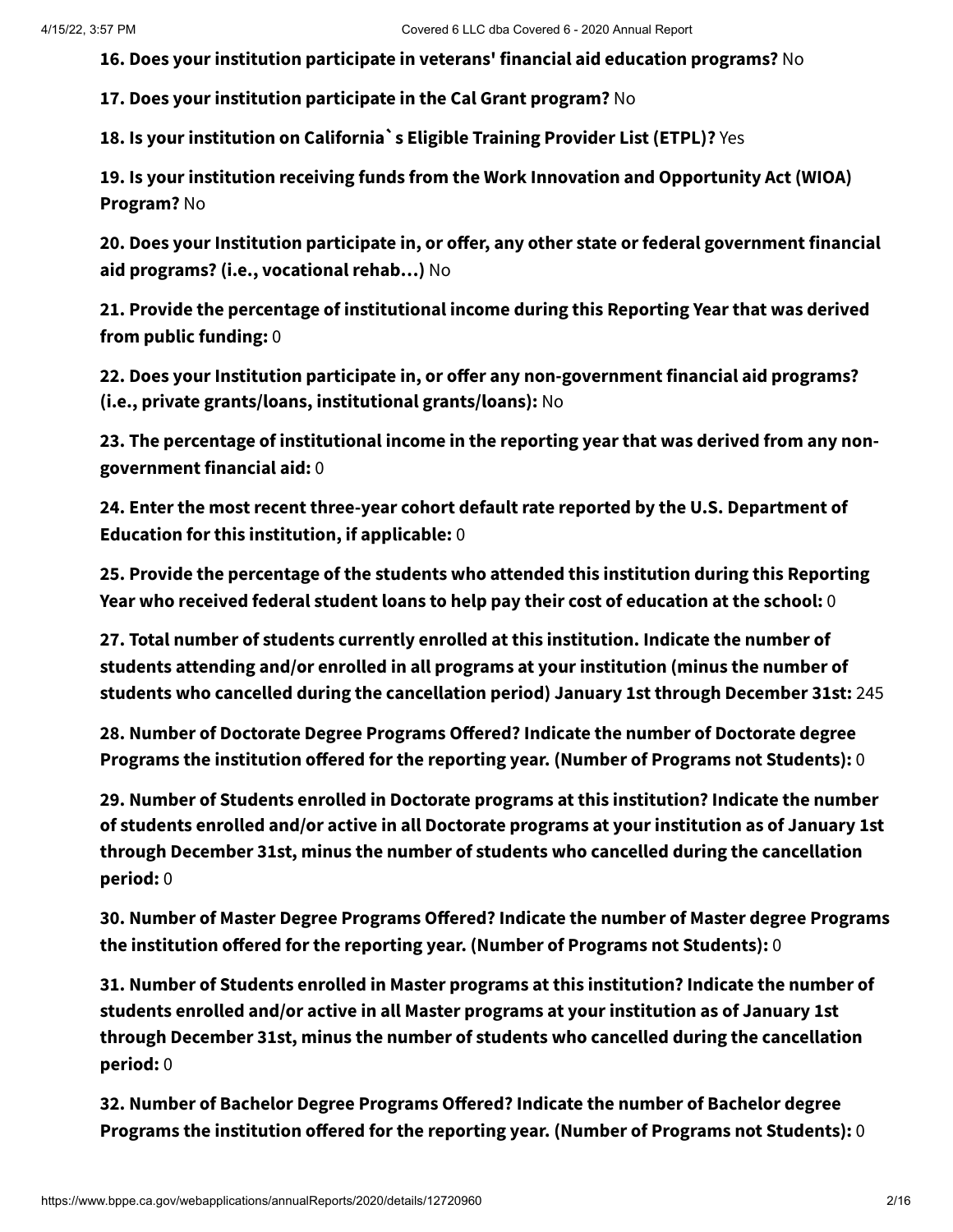**33. Number of Students enrolled in Bachelor programs at this institution? Indicate the number of students enrolled and/or active in all Bachelor programs at your institution as of January 1st through December 31st, minus the number of students who cancelled during the cancellation period:** 0

**34. Number of Associate Degree Programs Offered? Indicate the number of Associate degree Programs offered for the reporting year. (Number of Programs not Students) :** 0

**35. Number of Students enrolled in Associate programs at this institution? Indicate the number of students enrolled and/or active in all Associate programs at your institution as of January 1st through December 31st, minus the number of students who cancelled during the cancellation period:** 0

**36. Number of Diploma or Certificate Programs Offered? Indicate the number of Diploma or Certificate Programs offered for the reporting year. (Number of Programs not Students):** 5

**37. Number of Students enrolled in diploma or certificate programs at this institution? Indicate the number of students enrolled and/or active in all diploma/certificate programs at your institution as of January 1st through December 31st, minus the number of students who cancelled during the cancellation period:** 245

**Institution's Website:** www.c6securityacademy.com

School [Performance](https://www.bppe.ca.gov/webapplications/annualReports/2020/document/19DF0807-1C17-471E-9DB5-AF09BA26AE94) Fact Sheet

[Catalog](https://www.bppe.ca.gov/webapplications/annualReports/2020/document/7F2E14B0-B73A-4656-B60E-F2609161EB2C)

## Program Data:

- **1. Report Year:** 2020
- **2. Institution Code:** 12720960
- **3. Institution Name:** Covered 6 LLC dba Covered 6
- **4. Name of Program:** Physical Security Specialist Program
- **5. Program Level:** Diploma/Certificate

**6. Select the Classification of Instructional Programs (CIP) Code that applies to this educational program:** N/A

**7. Select all Standard Occupational Classification (SOC) Codes that apply to this program:** N/A

**8. Number of Degrees, Diplomas or Certificates Awarded:** 40

**9. Total Charges for this Program:** \$13,800.00

**10. The percentage of enrolled students in the reporting year receiving federal student loans to pay for this program:** 0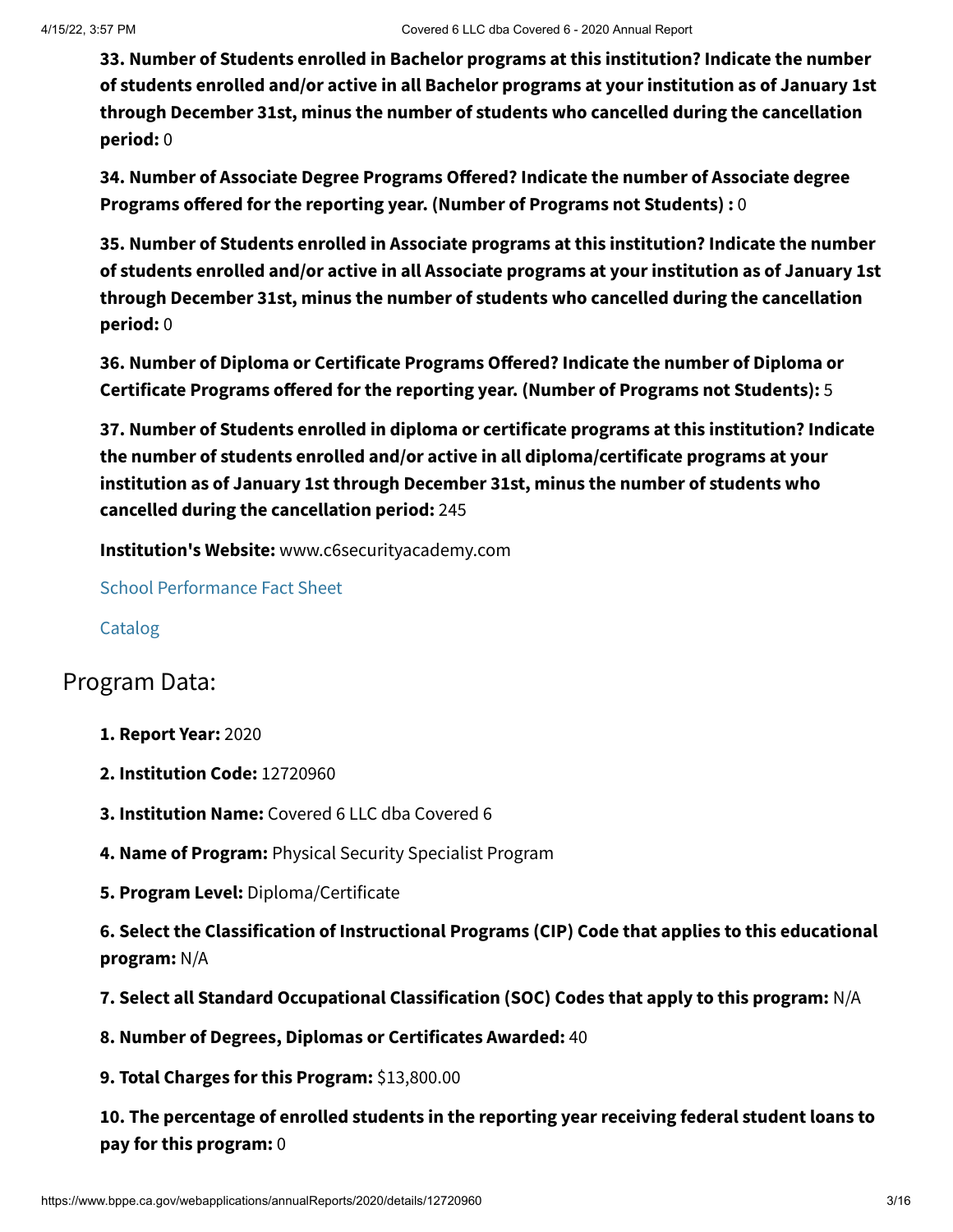**11. The percentage of graduates in the reporting year who took out federal student loans to pay for this program:** 0

- **12. Number of Students Who Began the Program:** 51
- **13. Number of Students Available for Graduation:** 40
- **14. Number of On-time Graduates:** 40
- **15. Completion Rate:** 100
- **16. 150% Graduates?:** N/A
- **17. 150% Completion Rate:** N/A

**18. Is the above data taken from the Integrated Postsecondary Education Data System (IPEDS) of the United States Department of Education?:** No

- **19. Graduates Available for Employment:** 32
- **20. Graduates Employed in the Field:** 25
- **21. Placement Rate:** 78.13
- **22. Graduates employed in the field**

**22a. 20 to 29 hours per week:** 2

- **22b. at least 30 hours per week:** 23
- **23. Indicate the number of graduates employed**

**23a. In a single position in the field of study:** 25

**23b. In concurrent aggregated positions in the field of study (2 or more positions at the same time):** 0

**23c. Freelance/self-employed:** 0

**23d. By the institution or an employer owned by the institution, or an employer who shares ownership with the institution:** 7

**24. Does this "Program" lead to a certificate or degree related to one or more of the following allied health professionals that requires clinical training?:** No

**26. Does this educational program lead to an occupation that requires State licensing?** Yes

**26a. Do graduates have the option or requirement for more than one type of licensing State exam?** No

#### **Exam Passage Rate Data - 2020**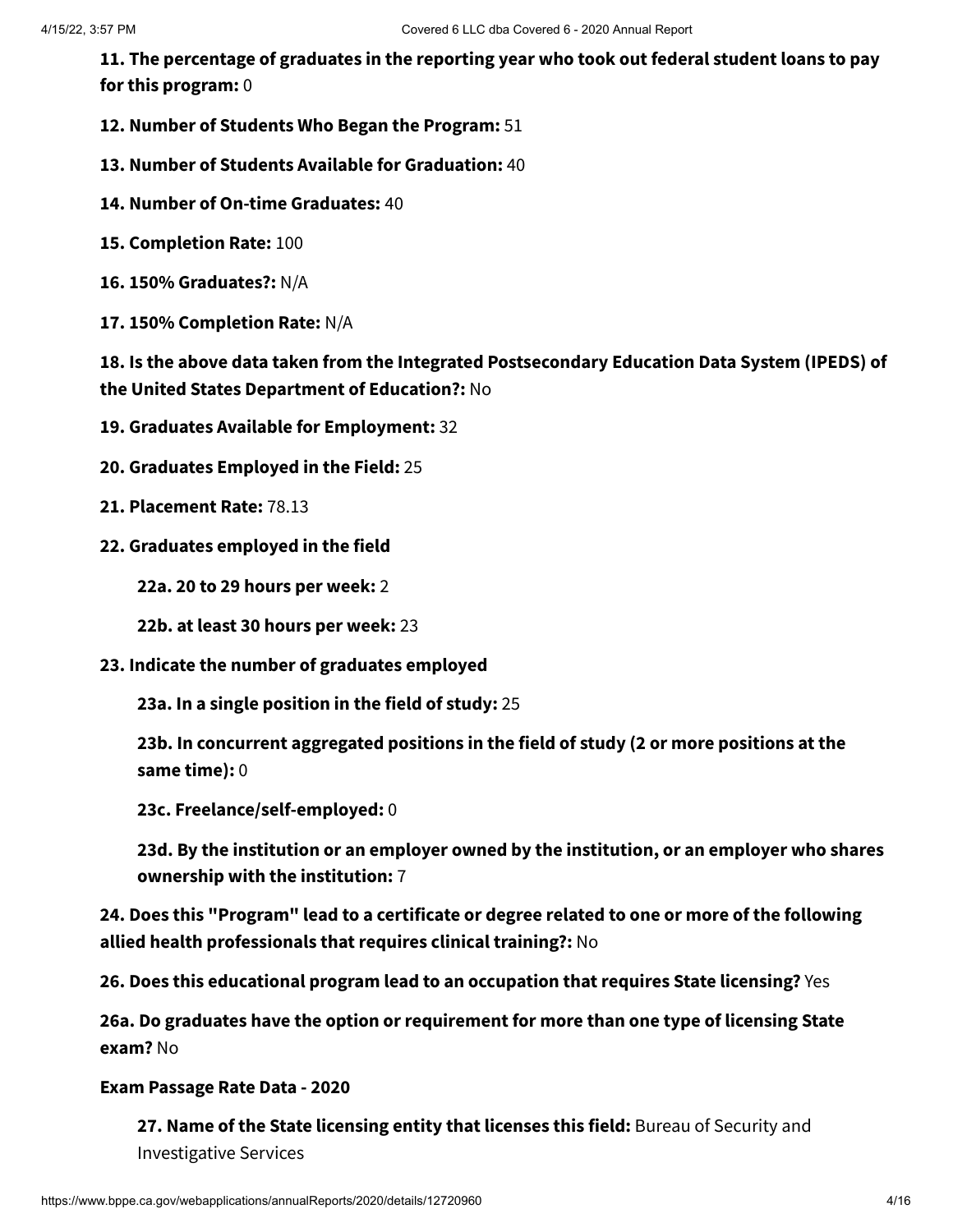- **28. Name of State Exam:** Guard/Firearms Card
- **29. Number of Graduates Taking State Exam:** 40
- **30. Number Who Passed the State Exam:** 40
- **31. Number Who Failed the State Exam:** 0
- **32. Passage Rate:** 100
- **33. Is this data from the State licensing agency that administered the exam?:** Yes
- **33a. Name of Agency:** Bureau of Security and Investigative Services
- **34. Provide a description of the process used for Attempting to Contact Students:** N/A

#### **Exam Passage Rate Data - 2018**

- **36. Name of State Exam:** Guard/Firearms Card
- **37. Number of Graduates Taking State Exam:** 105
- **38. Number Who Passed the State Exam:** 105
- **39. Number Who Failed the State Exam:** 0
- **40. Passage Rate:** 100
- **41. Is this data from the State licensing agency that administered the exam?:** Yes
- **41a. Name of Agency:** Bureau of Security and Investigative Services
- **42. Provide a description of the process used for Attempting to Contact Students:** N/A
- **43. Graduates Available for Employment:** 32
- **44. Graduates Employed in the Field:** 25
- **45. Graduates Employed in the Field Reported receiving the following Salary or Wage:**
	- **\$0 - \$5,000:** 0
	- **\$5,001 - \$10,000:** 0
	- **\$10,001 - \$15,000:** 0
	- **\$15,001 - \$20,000:** 0
	- **\$20,001 - \$25,000:** 1
	- **\$25,001 - \$30,000:** 3
	- **\$30,001 - \$35,000:** 9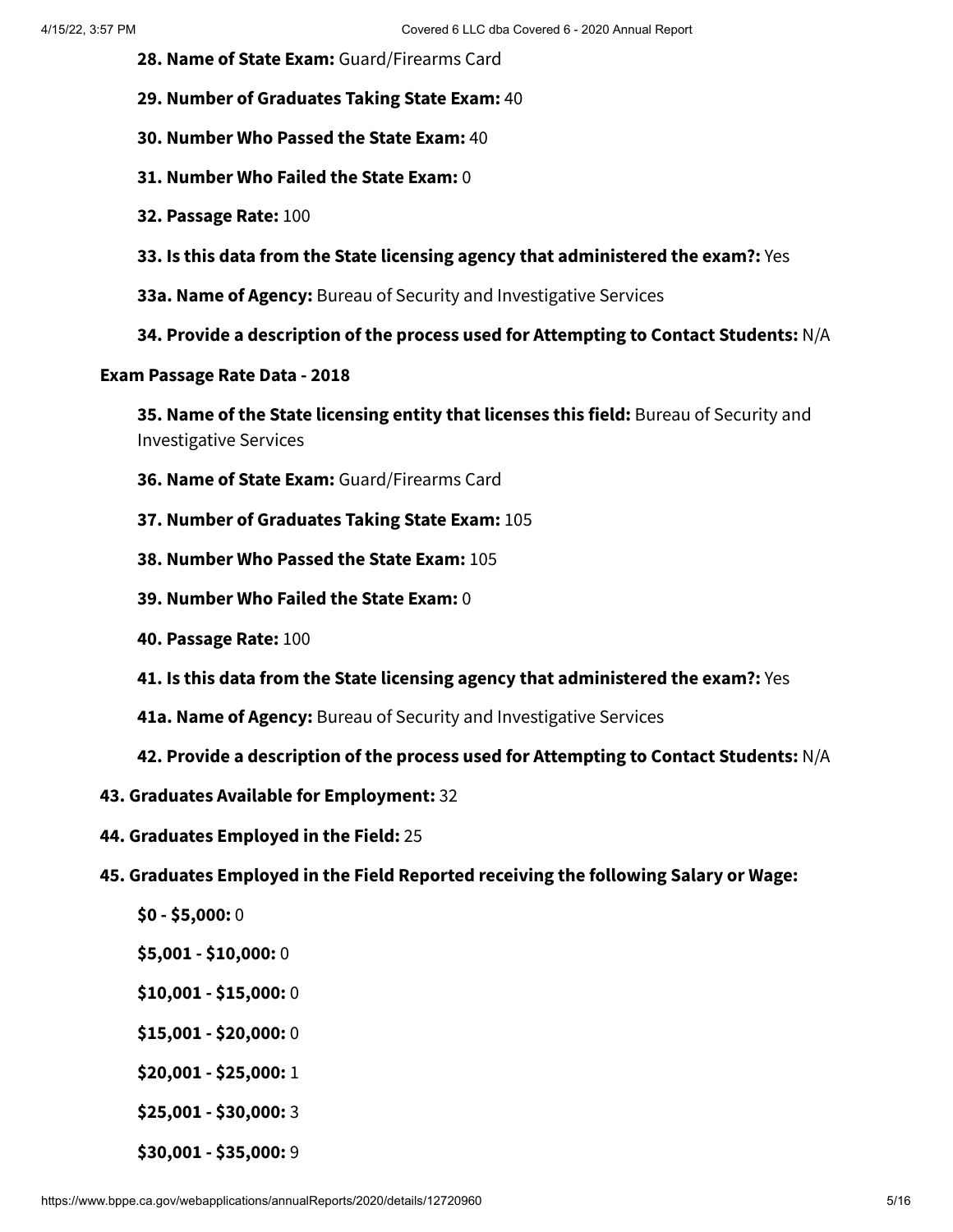- **\$35,001 - \$40,000:** 4
- **\$40,001 - \$45,000:** 1
- **\$45,001 - \$50,000:** 1
- **\$50,001 - \$55,000:** 2
- **\$55,001 - \$60,000:** 0
- **\$60,001 - \$65,000:** 0
- **\$65,001 - \$70,000:** 0
- **\$70,001 - \$75,000:** 1
- **\$75,001 - \$80,000:** 0
- **\$80,001 - \$85,000:** 0
- **\$85,001 - \$90,000:** 0
- **\$90,001 - \$95,000:** 0
- **\$95,001 - \$100,000:** 0
- **Over \$100,000:** 0
- **1. Report Year:** 2020
- **2. Institution Code:** 12720960
- **3. Institution Name:** Covered 6 LLC dba Covered 6
- **4. Name of Program:** Security Officer Training Program
- **5. Program Level:** Diploma/Certificate

### **6. Select the Classification of Instructional Programs (CIP) Code that applies to this educational program:** N/A

- **7. Select all Standard Occupational Classification (SOC) Codes that apply to this program:** N/A
- **8. Number of Degrees, Diplomas or Certificates Awarded:** 2
- **9. Total Charges for this Program:** \$2,185.00

| 10. The percentage of enrolled students in the reporting year receiving federal student loans to |  |
|--------------------------------------------------------------------------------------------------|--|
| pay for this program: $0$                                                                        |  |

**11. The percentage of graduates in the reporting year who took out federal student loans to pay for this program:** 0

**12. Number of Students Who Began the Program:** 2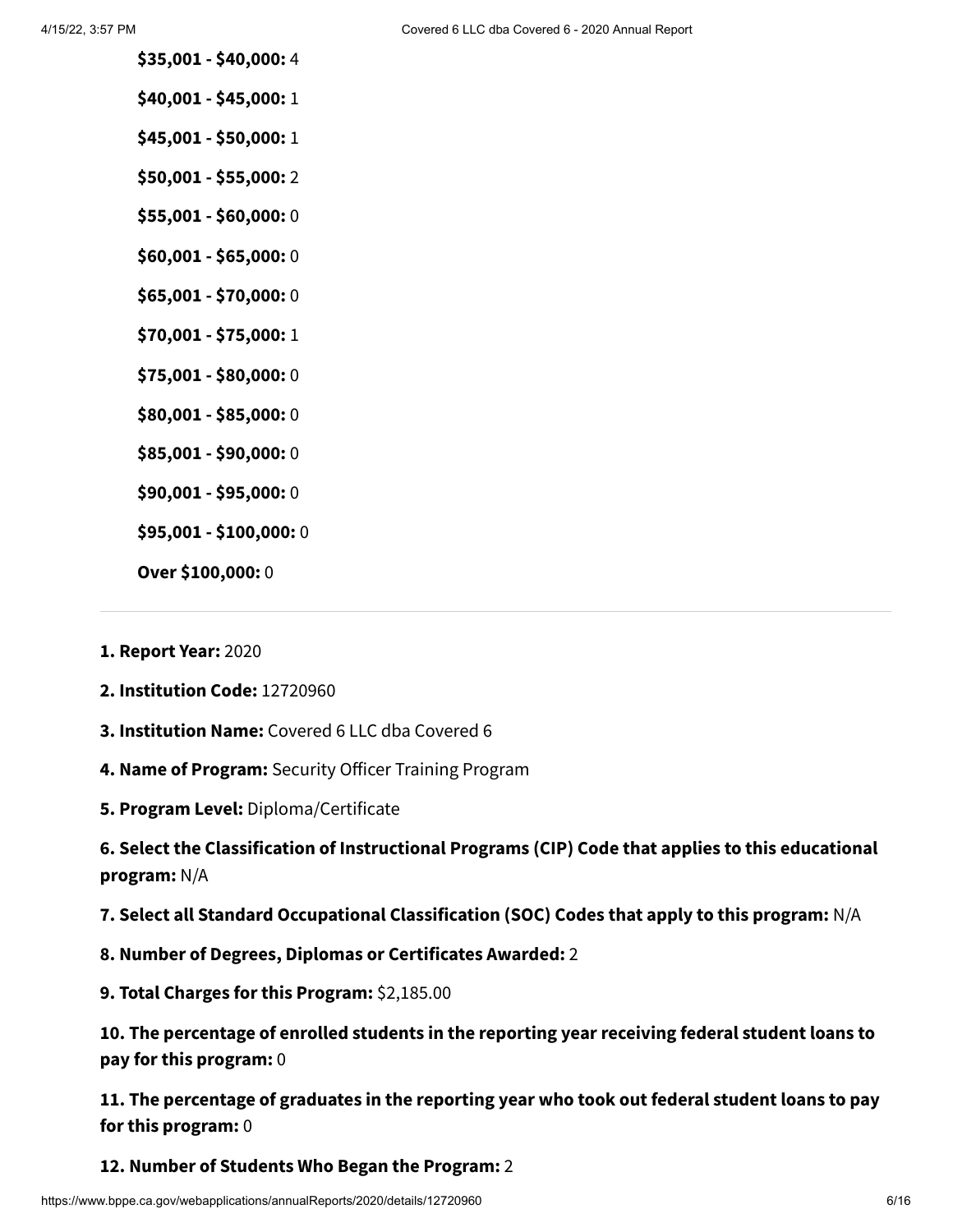- **13. Number of Students Available for Graduation:** 2
- **14. Number of On-time Graduates:** 2
- **15. Completion Rate:** 100
- **16. 150% Graduates?:** N/A
- **17. 150% Completion Rate:** N/A

**18. Is the above data taken from the Integrated Postsecondary Education Data System (IPEDS) of the United States Department of Education?:** No

- **19. Graduates Available for Employment:** 2
- **20. Graduates Employed in the Field:** 2
- **21. Placement Rate:** 100
- **22. Graduates employed in the field**

**22a. 20 to 29 hours per week:** 0

**22b. at least 30 hours per week:** 2

#### **23. Indicate the number of graduates employed**

**23a. In a single position in the field of study:** 2

**23b. In concurrent aggregated positions in the field of study (2 or more positions at the same time):** 0

**23c. Freelance/self-employed:** 0

**23d. By the institution or an employer owned by the institution, or an employer who shares ownership with the institution:** 2

**24. Does this "Program" lead to a certificate or degree related to one or more of the following allied health professionals that requires clinical training?:** No

**26. Does this educational program lead to an occupation that requires State licensing?** Yes

**26a. Do graduates have the option or requirement for more than one type of licensing State exam?** No

#### **Exam Passage Rate Data - 2020**

- **28. Name of State Exam:** Guard Card
- **29. Number of Graduates Taking State Exam:** 2
- **30. Number Who Passed the State Exam:** 2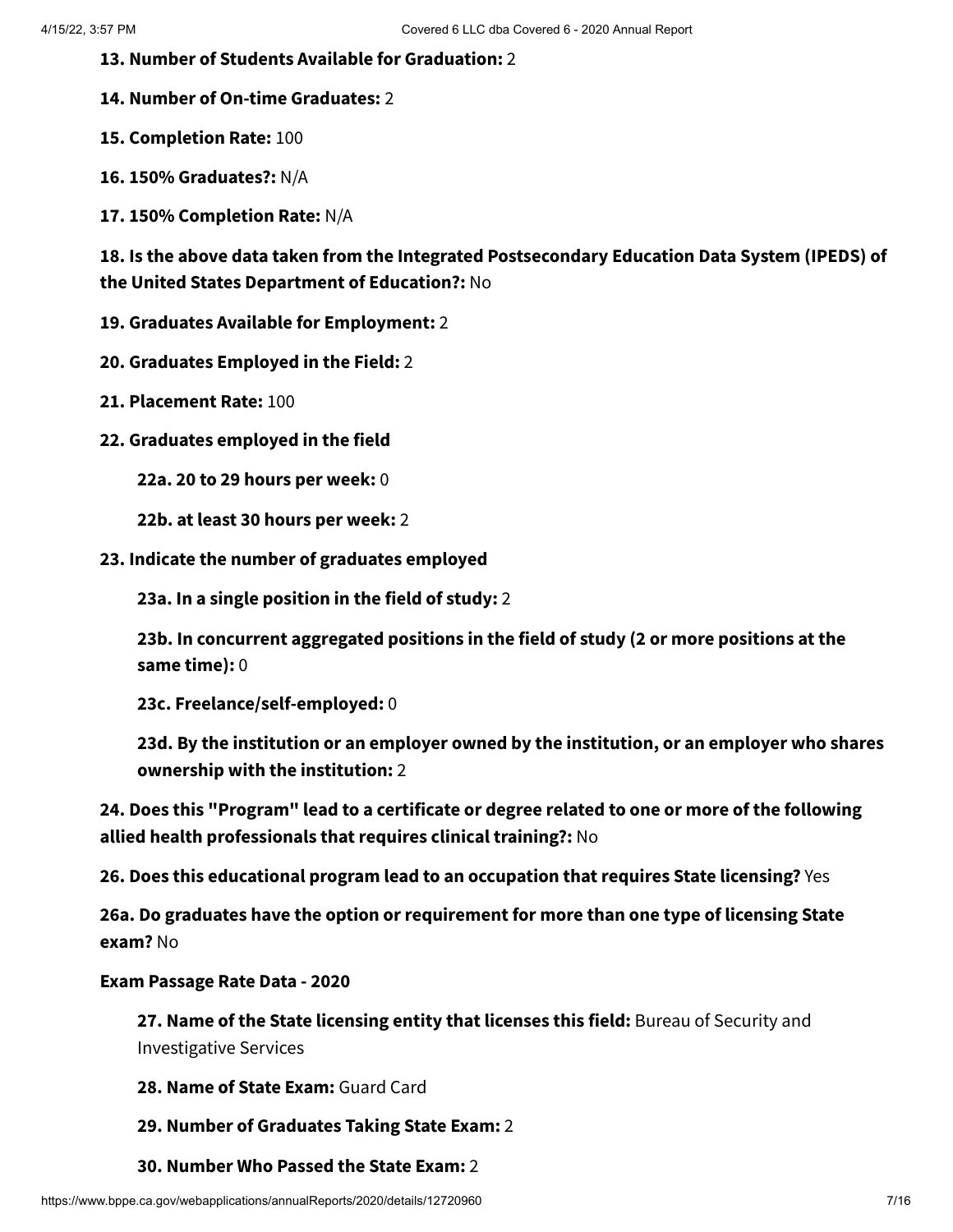- **31. Number Who Failed the State Exam:** 0
- **32. Passage Rate:** 100
- **33. Is this data from the State licensing agency that administered the exam?:** Yes
- **33a. Name of Agency:** Bureau of Security and Investigative Services
- **34. Provide a description of the process used for Attempting to Contact Students:** N/A

#### **Exam Passage Rate Data - 2018**

- **36. Name of State Exam:** Guard Card
- **37. Number of Graduates Taking State Exam:** 0
- **38. Number Who Passed the State Exam:** 0
- **39. Number Who Failed the State Exam:** 0
- **40. Passage Rate:** N/A
- **41. Is this data from the State licensing agency that administered the exam?:** Yes
- **41a. Name of Agency:** Bureau of Security and Investigative Services
- **42. Provide a description of the process used for Attempting to Contact Students:** N/A
- **43. Graduates Available for Employment:** 2
- **44. Graduates Employed in the Field:** 2
- **45. Graduates Employed in the Field Reported receiving the following Salary or Wage:**
	- **\$0 - \$5,000:** 0
	- **\$5,001 - \$10,000:** 0
	- **\$10,001 - \$15,000:** 0
	- **\$15,001 - \$20,000:** 0
	- **\$20,001 - \$25,000:** 0
	- **\$25,001 - \$30,000:** 0
	- **\$30,001 - \$35,000:** 0
	- **\$35,001 - \$40,000:** 0
	- **\$40,001 - \$45,000:** 0
	- **\$45,001 - \$50,000:** 2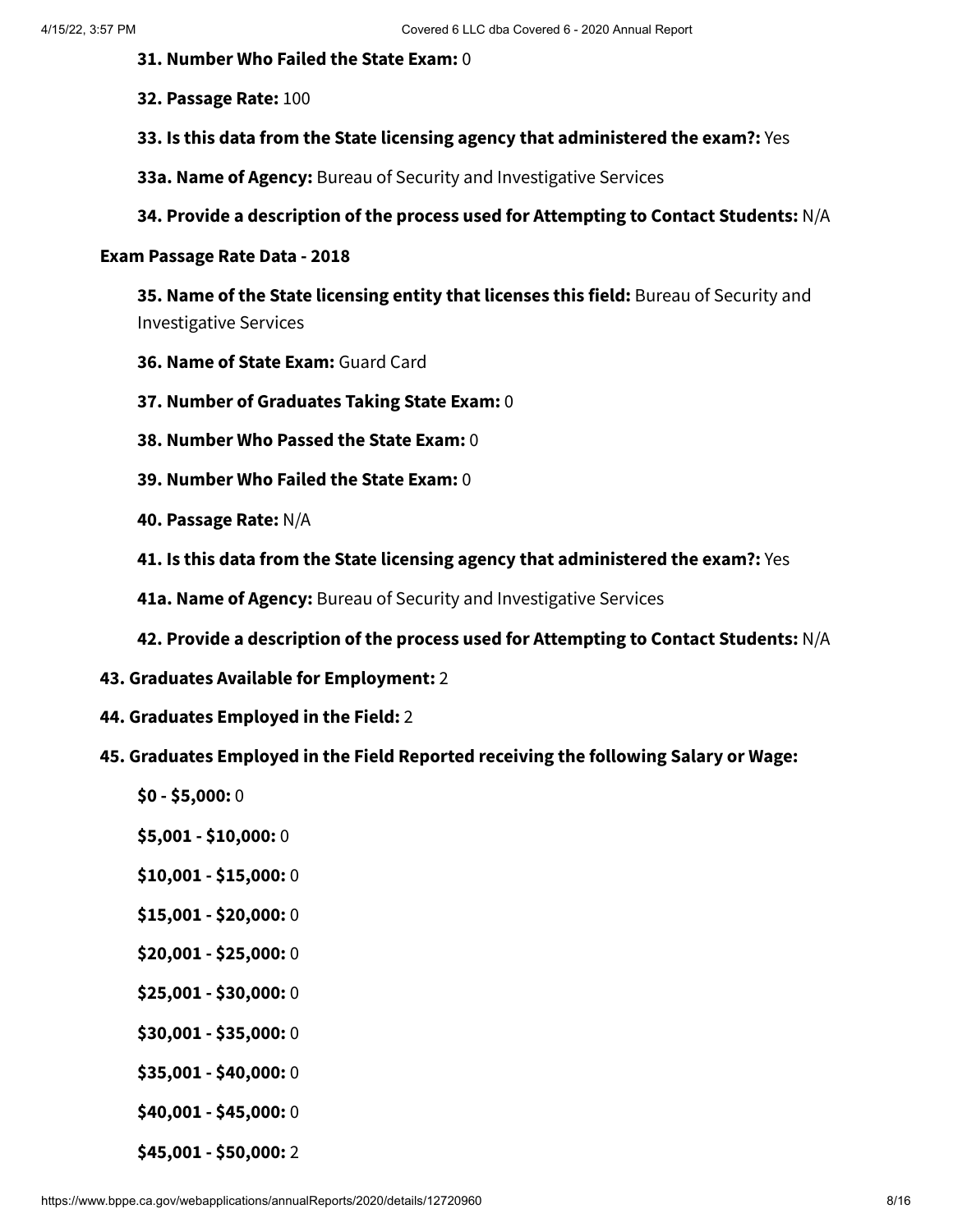- **\$50,001 - \$55,000:** 0
- **\$55,001 - \$60,000:** 0
- **\$60,001 - \$65,000:** 0
- **\$65,001 - \$70,000:** 0
- **\$70,001 - \$75,000:** 0
- **\$75,001 - \$80,000:** 0
- **\$80,001 - \$85,000:** 0
- **\$85,001 - \$90,000:** 0
- **\$90,001 - \$95,000:** 0
- **\$95,001 - \$100,000:** 0
- **Over \$100,000:** 0

#### **1. Report Year:** 2020

- **2. Institution Code:** 12720960
- **3. Institution Name:** Covered 6 LLC dba Covered 6
- **4. Name of Program:** Executive Protection Program
- **5. Program Level:** Diploma/Certificate

**6. Select the Classification of Instructional Programs (CIP) Code that applies to this educational program:** N/A

**7. Select all Standard Occupational Classification (SOC) Codes that apply to this program:** N/A

**8. Number of Degrees, Diplomas or Certificates Awarded:** 48

**9. Total Charges for this Program:** \$15,800.00

**10. The percentage of enrolled students in the reporting year receiving federal student loans to pay for this program:** 0

**11. The percentage of graduates in the reporting year who took out federal student loans to pay for this program:** 0

- **12. Number of Students Who Began the Program:** 60
- **13. Number of Students Available for Graduation:** 48
- **14. Number of On-time Graduates:** 48
- **15. Completion Rate:** 100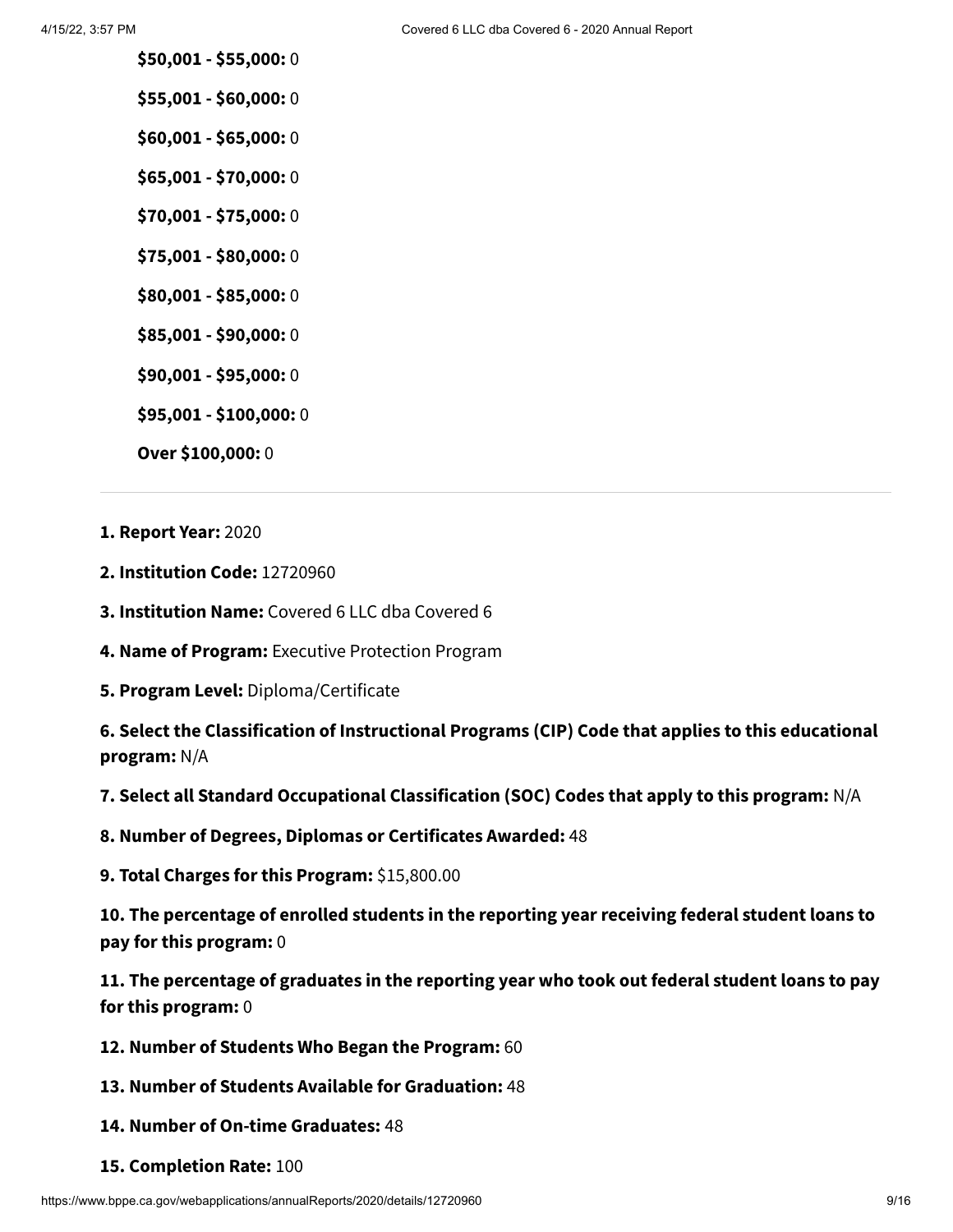**16. 150% Graduates?:** N/A

**17. 150% Completion Rate:** N/A

**18. Is the above data taken from the Integrated Postsecondary Education Data System (IPEDS) of the United States Department of Education?:** No

- **19. Graduates Available for Employment:** 41
- **20. Graduates Employed in the Field:** 29
- **21. Placement Rate:** 70.73
- **22. Graduates employed in the field**
	- **22a. 20 to 29 hours per week:** 1
	- **22b. at least 30 hours per week:** 28
- **23. Indicate the number of graduates employed**

**23a. In a single position in the field of study:** 28

**23b. In concurrent aggregated positions in the field of study (2 or more positions at the same time):** 1

**23c. Freelance/self-employed:** 2

**23d. By the institution or an employer owned by the institution, or an employer who shares ownership with the institution:** 8

**24. Does this "Program" lead to a certificate or degree related to one or more of the following allied health professionals that requires clinical training?:** No

- **26. Does this educational program lead to an occupation that requires State licensing?** No
- **43. Graduates Available for Employment:** 41
- **44. Graduates Employed in the Field:** 29
- **45. Graduates Employed in the Field Reported receiving the following Salary or Wage:**
	- **\$0 - \$5,000:** 0 **\$5,001 - \$10,000:** 0 **\$10,001 - \$15,000:** 0
	- **\$15,001 - \$20,000:** 0
	- **\$20,001 - \$25,000:** 0
	- **\$25,001 - \$30,000:** 0
	- **\$30,001 - \$35,000:** 1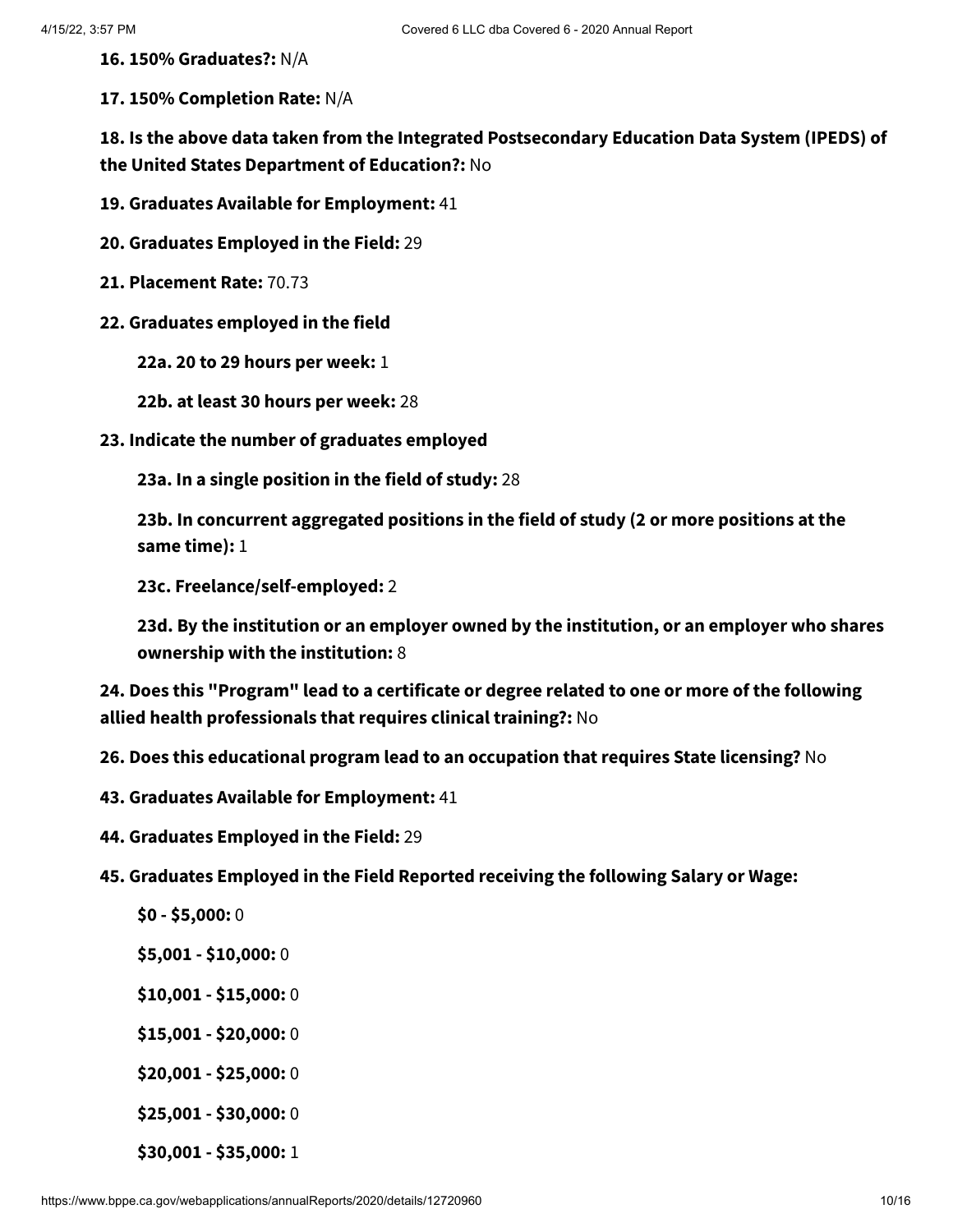- **\$35,001 - \$40,000:** 13
- **\$40,001 - \$45,000:** 3
- **\$45,001 - \$50,000:** 1
- **\$50,001 - \$55,000:** 2
- **\$55,001 - \$60,000:** 1
- **\$60,001 - \$65,000:** 1
- **\$65,001 - \$70,000:** 0
- **\$70,001 - \$75,000:** 2
- **\$75,001 - \$80,000:** 1
- **\$80,001 - \$85,000:** 0
- **\$85,001 - \$90,000:** 1
- **\$90,001 - \$95,000:** 0
- **\$95,001 - \$100,000:** 0
- **Over \$100,000:** 0
- **1. Report Year:** 2020
- **2. Institution Code:** 12720960
- **3. Institution Name:** Covered 6 LLC dba Covered 6
- **4. Name of Program:** Cyber Security Technician
- **5. Program Level:** Diploma/Certificate

**6. Select the Classification of Instructional Programs (CIP) Code that applies to this educational program:** Computer and Information Systems Security.

**7. Select all Standard Occupational Classification (SOC) Codes that apply to this program:** N/A

- **8. Number of Degrees, Diplomas or Certificates Awarded:** 116
- **9. Total Charges for this Program:** \$16,800.00

**10. The percentage of enrolled students in the reporting year receiving federal student loans to pay for this program:** 0

**11. The percentage of graduates in the reporting year who took out federal student loans to pay for this program:** 0

**12. Number of Students Who Began the Program:** 131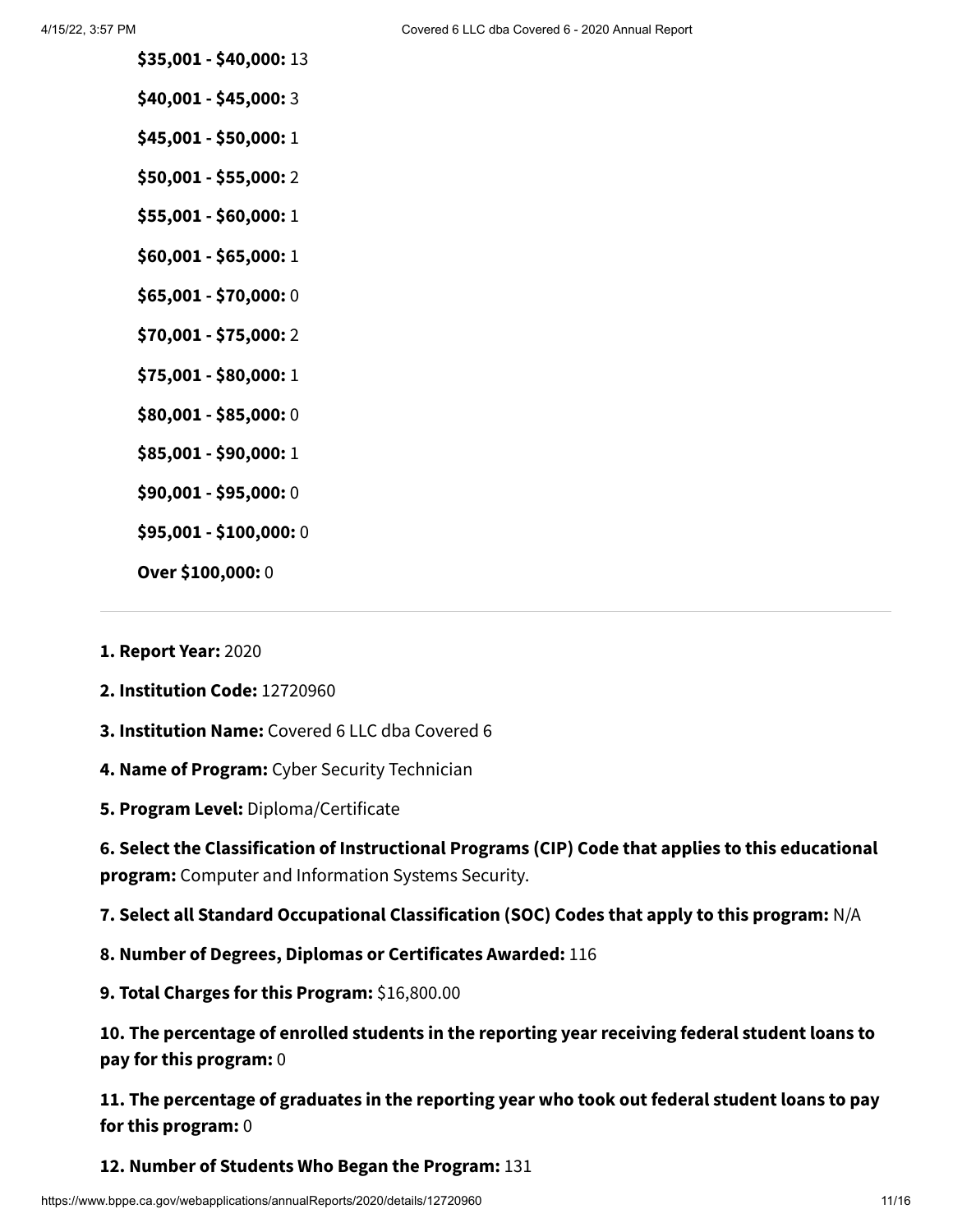- **13. Number of Students Available for Graduation:** 116
- **14. Number of On-time Graduates:** 116
- **15. Completion Rate:** 100
- **16. 150% Graduates?:** N/A
- **17. 150% Completion Rate:** N/A

**18. Is the above data taken from the Integrated Postsecondary Education Data System (IPEDS) of the United States Department of Education?:** No

- **19. Graduates Available for Employment:** 64
- **20. Graduates Employed in the Field:** 47
- **21. Placement Rate:** 73.44
- **22. Graduates employed in the field**

**22a. 20 to 29 hours per week:** 0

**22b. at least 30 hours per week:** 47

**23. Indicate the number of graduates employed**

**23a. In a single position in the field of study:** 47

**23b. In concurrent aggregated positions in the field of study (2 or more positions at the same time):** 0

**23c. Freelance/self-employed:** 0

**23d. By the institution or an employer owned by the institution, or an employer who shares ownership with the institution:** 8

**24. Does this "Program" lead to a certificate or degree related to one or more of the following allied health professionals that requires clinical training?:** No

**26. Does this educational program lead to an occupation that requires State licensing?** No

- **43. Graduates Available for Employment:** 64
- **44. Graduates Employed in the Field:** 47
- **45. Graduates Employed in the Field Reported receiving the following Salary or Wage:**
	- **\$0 - \$5,000:** 0

**\$5,001 - \$10,000:** 0

- **\$10,001 - \$15,000:** 0
- **\$15,001 - \$20,000:** 0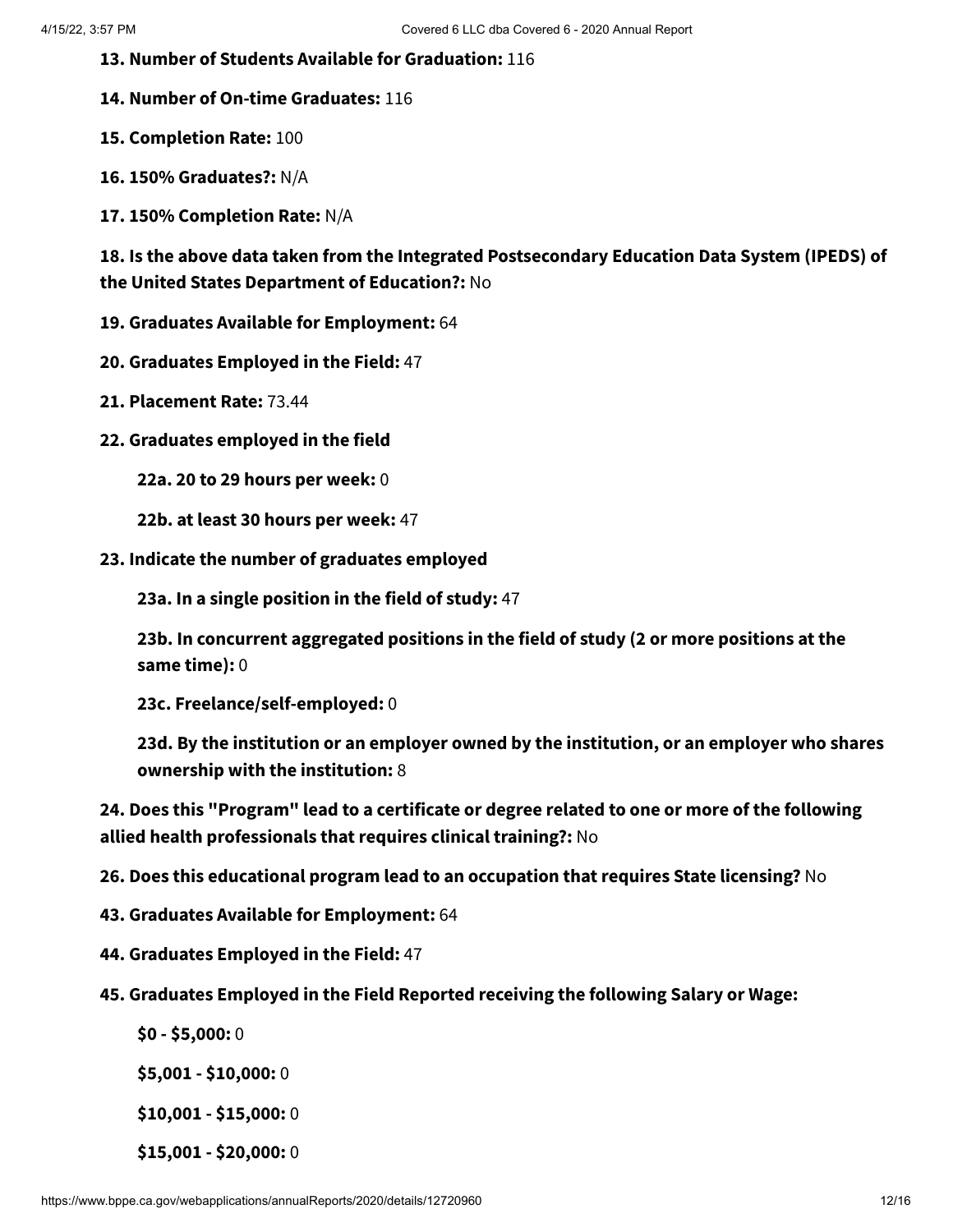- **\$20,001 - \$25,000:** 1
- **\$25,001 - \$30,000:** 0
- **\$30,001 - \$35,000:** 3
- **\$35,001 - \$40,000:** 3
- **\$40,001 - \$45,000:** 21
- **\$45,001 - \$50,000:** 3
- **\$50,001 - \$55,000:** 7
- **\$55,001 - \$60,000:** 2
- **\$60,001 - \$65,000:** 1
- **\$65,001 - \$70,000:** 0
- **\$70,001 - \$75,000:** 1
- **\$75,001 - \$80,000:** 0
- **\$80,001 - \$85,000:** 1
- **\$85,001 - \$90,000:** 1
- **\$90,001 - \$95,000:** 0
- **\$95,001 - \$100,000:** 0
- **Over \$100,000:** 0
- **1. Report Year:** 2020
- **2. Institution Code:** 12720960
- **3. Institution Name:** Covered 6 LLC dba Covered 6
- **4. Name of Program:** Security Officer Training, Armed Program
- **5. Program Level:** Diploma/Certificate

**6. Select the Classification of Instructional Programs (CIP) Code that applies to this educational program:** N/A

- **7. Select all Standard Occupational Classification (SOC) Codes that apply to this program:** N/A
- **8. Number of Degrees, Diplomas or Certificates Awarded:** 1
- **9. Total Charges for this Program:** \$3,900.00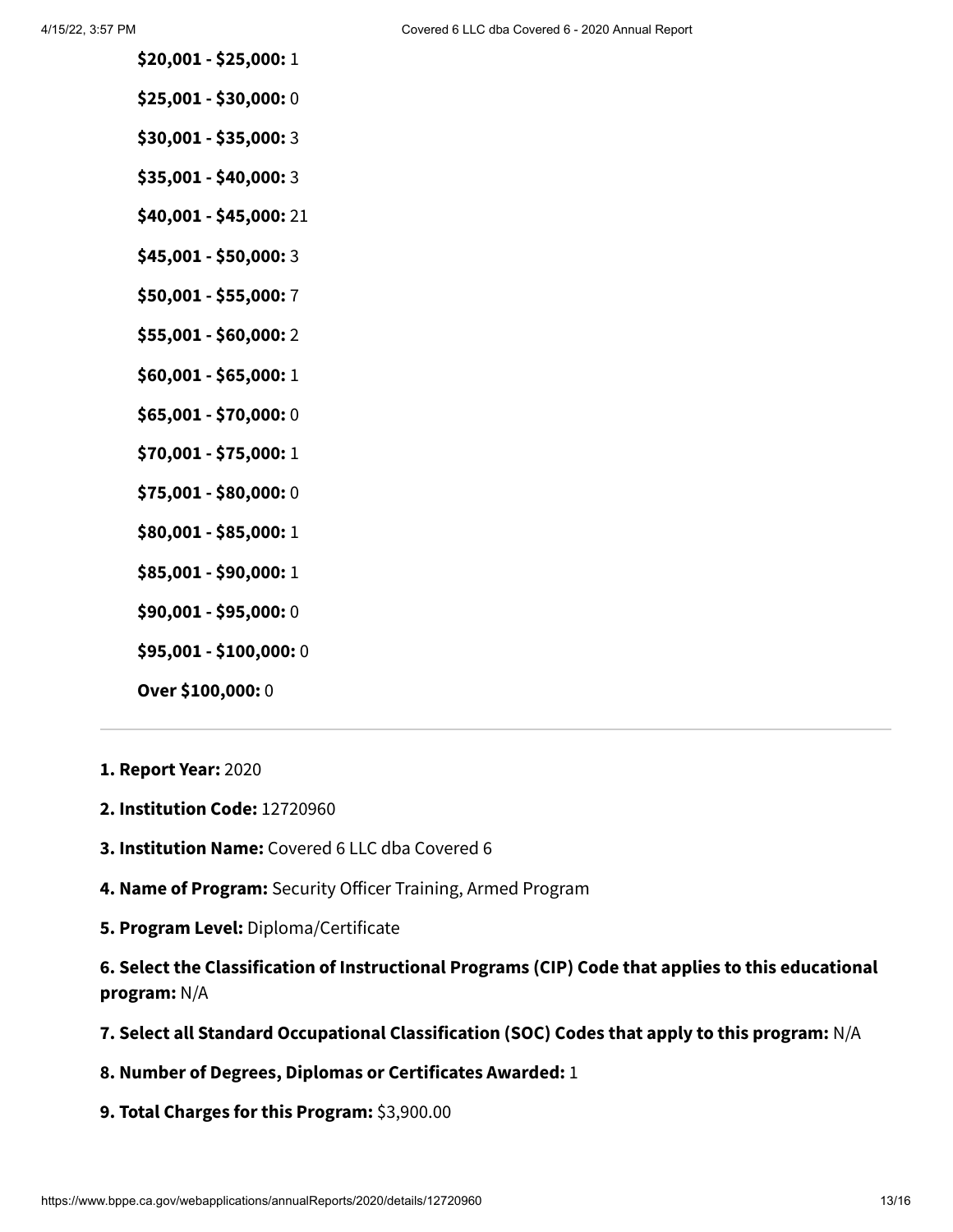**10. The percentage of enrolled students in the reporting year receiving federal student loans to pay for this program:** 0

**11. The percentage of graduates in the reporting year who took out federal student loans to pay for this program:** 0

**12. Number of Students Who Began the Program:** 1

**13. Number of Students Available for Graduation:** 1

- **14. Number of On-time Graduates:** 1
- **15. Completion Rate:** 100
- **16. 150% Graduates?:** N/A
- **17. 150% Completion Rate:** N/A

**18. Is the above data taken from the Integrated Postsecondary Education Data System (IPEDS) of the United States Department of Education?:** No

- **19. Graduates Available for Employment:** 1
- **20. Graduates Employed in the Field:** 1
- **21. Placement Rate:** 100
- **22. Graduates employed in the field**

**22a. 20 to 29 hours per week:** 0

- **22b. at least 30 hours per week:** 1
- **23. Indicate the number of graduates employed**

**23a. In a single position in the field of study:** 1

**23b. In concurrent aggregated positions in the field of study (2 or more positions at the same time):** 0

**23c. Freelance/self-employed:** 0

**23d. By the institution or an employer owned by the institution, or an employer who shares ownership with the institution:** 1

**24. Does this "Program" lead to a certificate or degree related to one or more of the following allied health professionals that requires clinical training?:** No

**26. Does this educational program lead to an occupation that requires State licensing?** Yes

**26a. Do graduates have the option or requirement for more than one type of licensing State exam?** No

#### **Exam Passage Rate Data - 2020**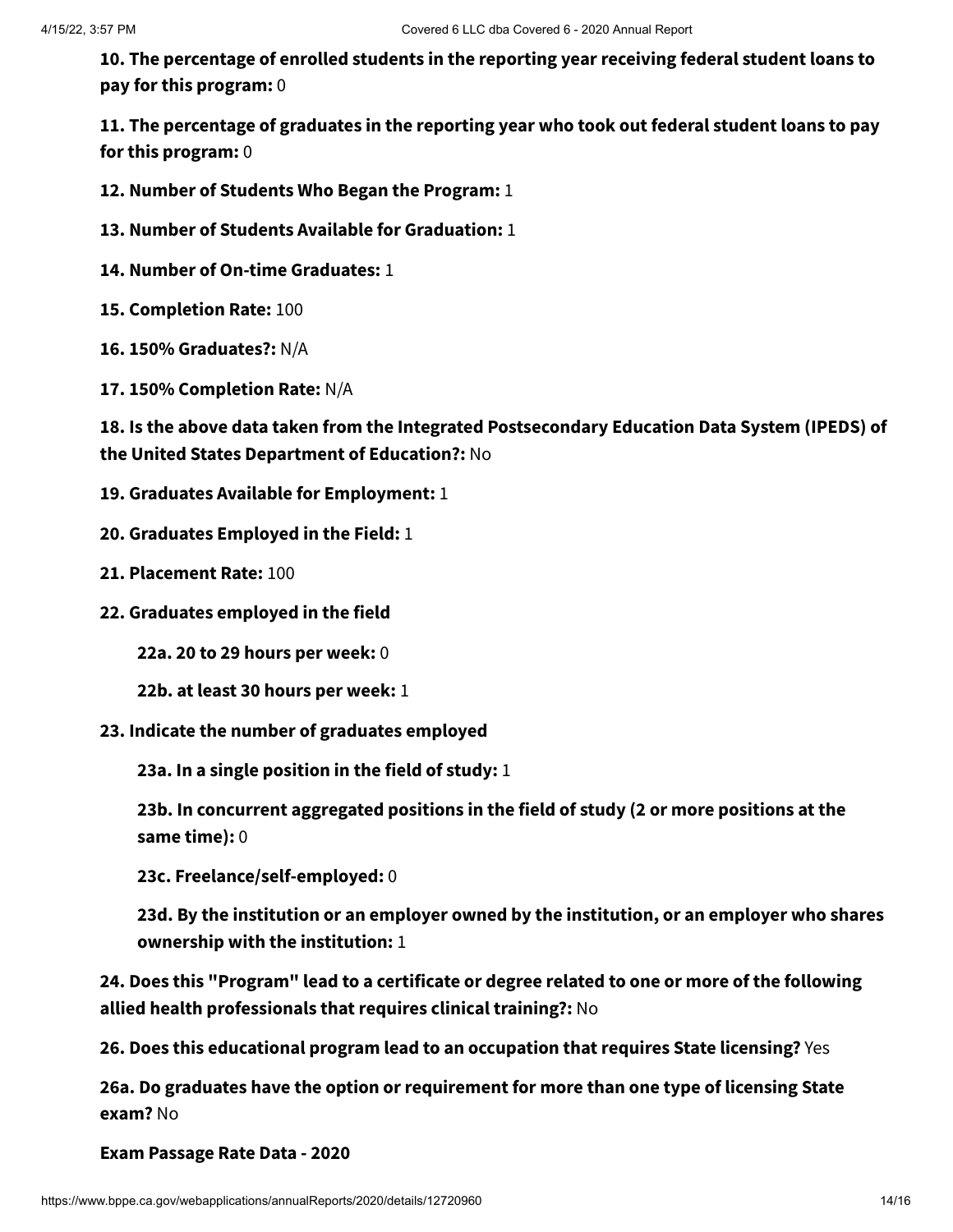**27. Name of the State licensing entity that licenses this field:** Bureau of Security and Investigative Services

- **28. Name of State Exam:** Guard/Firearms Card
- **29. Number of Graduates Taking State Exam:** 1
- **30. Number Who Passed the State Exam:** 1
- **31. Number Who Failed the State Exam:** 0
- **32. Passage Rate:** 100
- **33. Is this data from the State licensing agency that administered the exam?:** Yes
- **33a. Name of Agency:** Bureau of Security and Investigative Services
- **34. Provide a description of the process used for Attempting to Contact Students:** N/A

#### **Exam Passage Rate Data - 2018**

**35. Name of the State licensing entity that licenses this field:** Bureau of Security and Investigative Services

- **36. Name of State Exam:** Guard/Firearms Card
- **37. Number of Graduates Taking State Exam:** 2
- **38. Number Who Passed the State Exam:** 2
- **39. Number Who Failed the State Exam:** 0
- **40. Passage Rate:** 100
- **41. Is this data from the State licensing agency that administered the exam?:** Yes
- **41a. Name of Agency:** Bureau of Security and Investigative Services
- **42. Provide a description of the process used for Attempting to Contact Students:** N/A
- **43. Graduates Available for Employment:** 1
- **44. Graduates Employed in the Field:** 1
- **45. Graduates Employed in the Field Reported receiving the following Salary or Wage:**
	- **\$0 - \$5,000:** 0

**\$5,001 - \$10,000:** 0

**\$10,001 - \$15,000:** 0

**\$15,001 - \$20,000:** 0

**\$20,001 - \$25,000:** 0